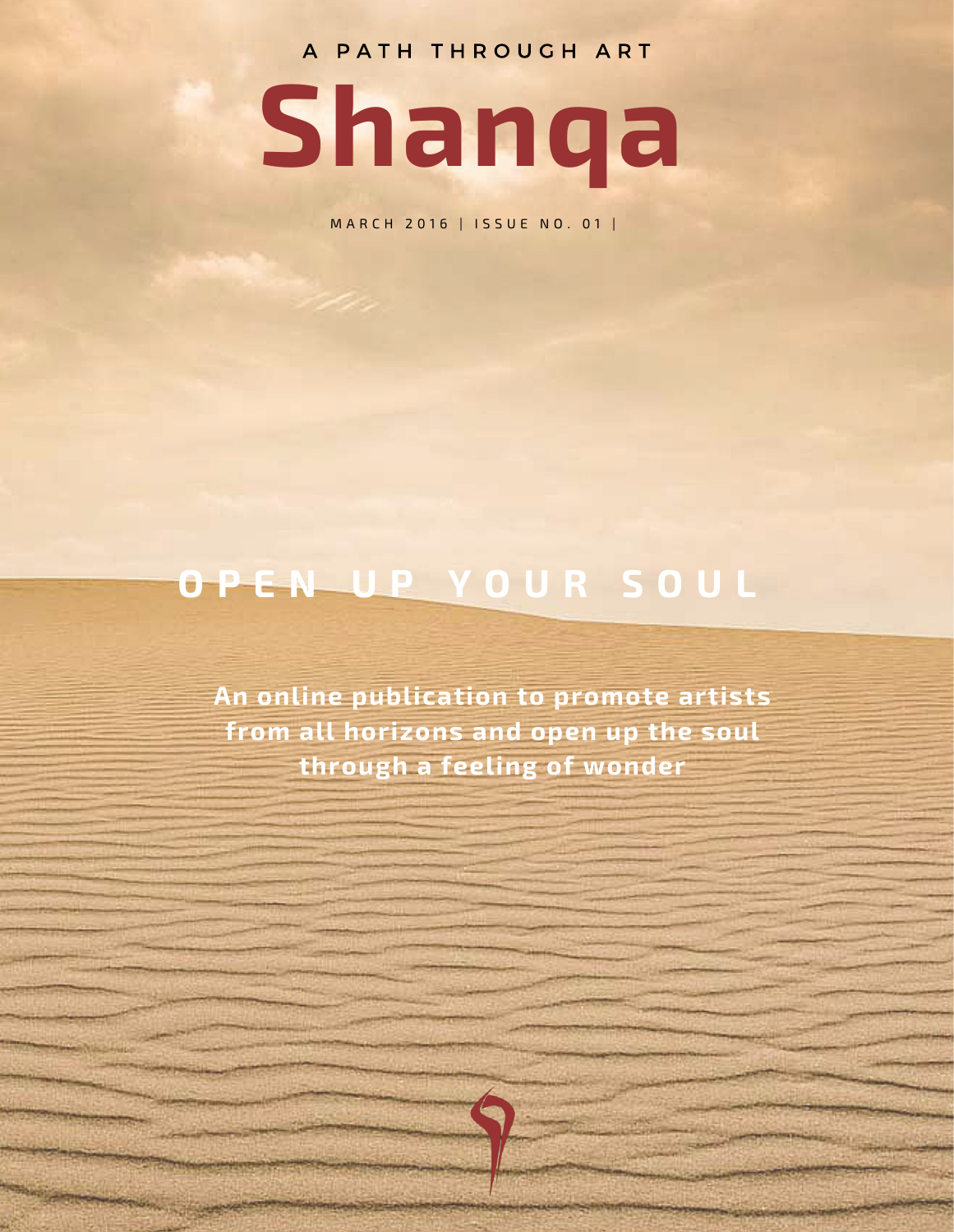## Shanqa

9 T H M A R C H 2 0 1 6

# 01

Selected Artists:

**Hassan Massoudy / Elicia Edijanto / Mathieu Lelay / Leo-Paul Teboul / Tanya Harris / Takayuki Sato / Hengki Koentjoro / Gonzalo Benard /**

> Stéphanie Orace - Chief Editor +91 8130616228 / stephanie@shanqa.com

> > W W W . S H A N Q A . C O M